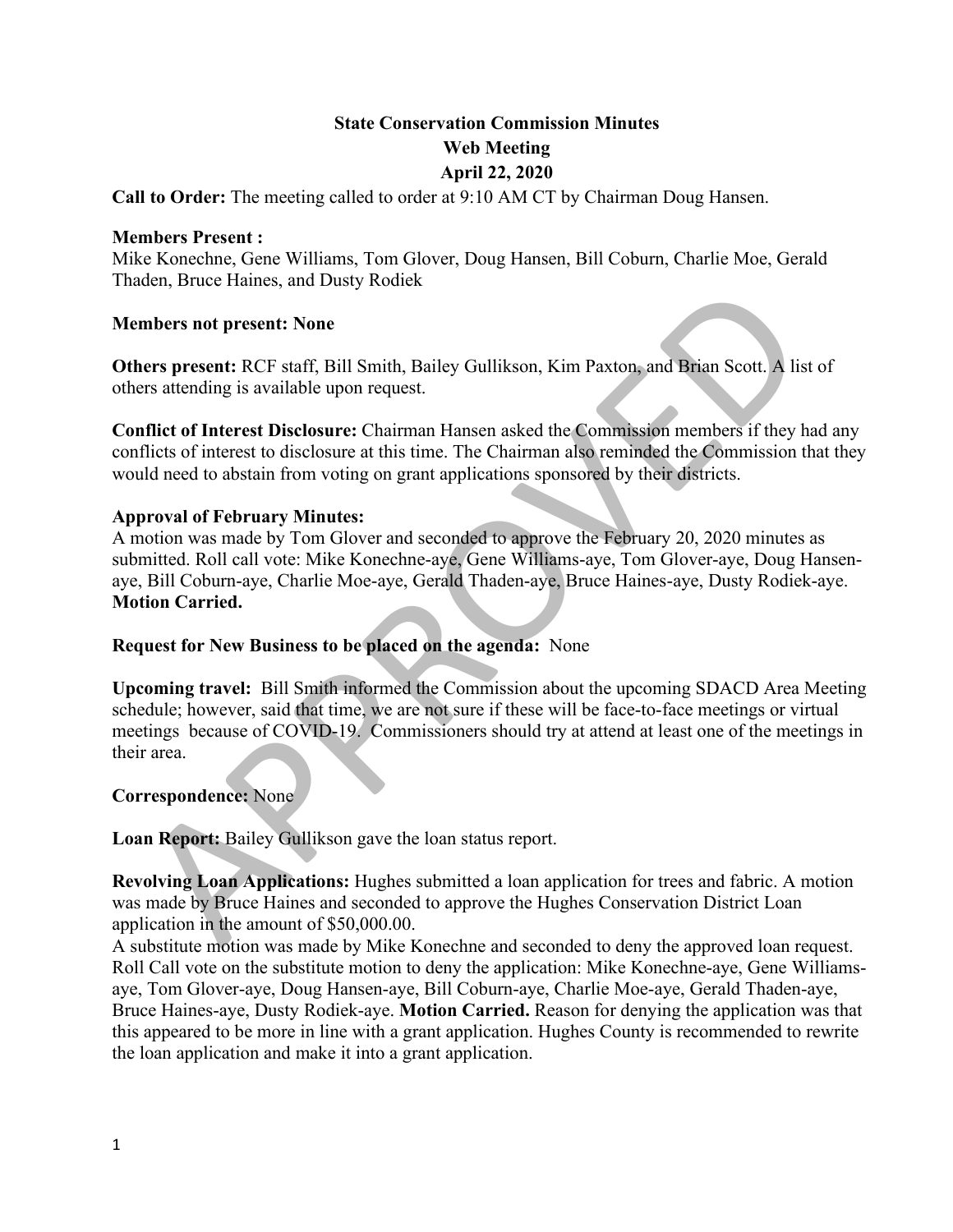### **Grant Program/Updates/Changes/Amendments/Report:**

Brian Scott gave a Grant Status Report.

The Jones Conservation District requested a one-year extension on grant # 2018-CSW-019A (Multi-Practice Grant VI). Charlie Moe made a motion and seconded to grant the extension. Roll call vote: Mike Konechne-aye, Gene Williams-aye, Tom Glover-aye, Doug Hansen-aye, Bill Coburn-aye, Charlie Moe-aye, Gerald Thaden-aye, Bruce Haines-aye, Dusty Rodiek-aye. **Motion carried.**

The Pennington Conservation District requested a one- year extension on grant # 2018-CSW-039 (Thinning Grant). Gene Williams made a motion and seconded to grant the extension. Roll call vote: Mike Konechne-aye, Gene Williams-aye, Tom Glover-aye, Doug Hansen-aye, Bill Coburn-aye, Charlie Moe-aye, Gerald Thaden-aye, Bruce Haines-aye, Dusty Rodiek-aye. **Motion carried.**

The Roberts Conservation District requested a one-year extension on grant # 2019-CSW-051 (Shelterbelts Grant). Charlie Moe made a motion and seconded to deny the request. Roll call vote: Mike Konechne-aye, Gene Williams-aye, Tom Glover-aye, Doug Hansen-aye, Bill Coburn-aye, Charlie Moe-aye, Gerald Thaden-aye, Bruce Haines-aye, Dusty Rodiek-aye. **Motion carried.**

The Roberts Conservation District requested a one-year extension on grant #2019-CSW-049 (Conservation Ed and Public Awareness Grant). Bruce Haines made a motion and seconded to approve the request . Roll call vote: Mike Konechne-aye, Gene Williams-aye, Tom Glover-aye, Doug Hansen-aye, Bill Coburn-aye, Charlie Moe-aye, Gerald Thaden-aye, Bruce Haines-aye, Dusty Rodiekaye. **Motion carried.**

# **Reversions:**

Pennington Conservation District requested a one- year extension on grant # 2018-CSW-039<br>timing Grant). Gene Williams mde a motion and seconded to grant the extension. Roll call vo<br>to Koncelne-aye, Grend Thaden-aye, Bruce The Butte Conservation District requested that the funds from grant # 2020-CSW-003 (Envirothon) be reverted since the state and national Envirothon competitions were canceled due to the COVID-19. Bill Coburn made a motion and seconded to revert the funds. Roll call vote: Mike Konechne-aye, Gene Williams-aye, Tom Glover-aye, Doug Hansen-aye, Bill Coburn-aye, Charlie Moe-aye, Gerald Thaden-aye, Bruce Haines-aye, Dusty Rodiek-aye. **Motion carried**.

The Hamlin Conservation District requested that funds from grant # 2019-CSW-044 (Tree Planting) be reverted. Charlie Moe made a motion to approve the request and seconded. Roll call vote: Mike Konechne-aye, Gene Williams-aye, Tom Glover-aye, Doug Hansen-aye, Bill Coburn-aye, Charlie Moe-aye, Gerald Thaden-aye, Bruce Haines-aye, Dusty Rodiek-aye. **Motion carried**.

A motion was made by Gene Williams and seconded to revert the following funds:

Marshall Conservation District grant 2017-CSW-019 in the amount of \$99.49; Davison Conservation District grant 2018-CSW-09 in the amount of \$203.16; Moody Conservation District grant 2018- CSW-024 in the amount of \$10,248.30; Brule-Buffalo Conservation District grant 2018-CSW-028 in the amount of \$465.01; Brule-Buffalo Conservation District grant 2018-CSW-029 in the amount of \$147.50; Charles Mix Conservation District grant 2018-CSW-030 in the amount of \$150.00; Lake Conservation District grant 2018-CSW-038 in the amount of \$15,000.00; Bennett Conservation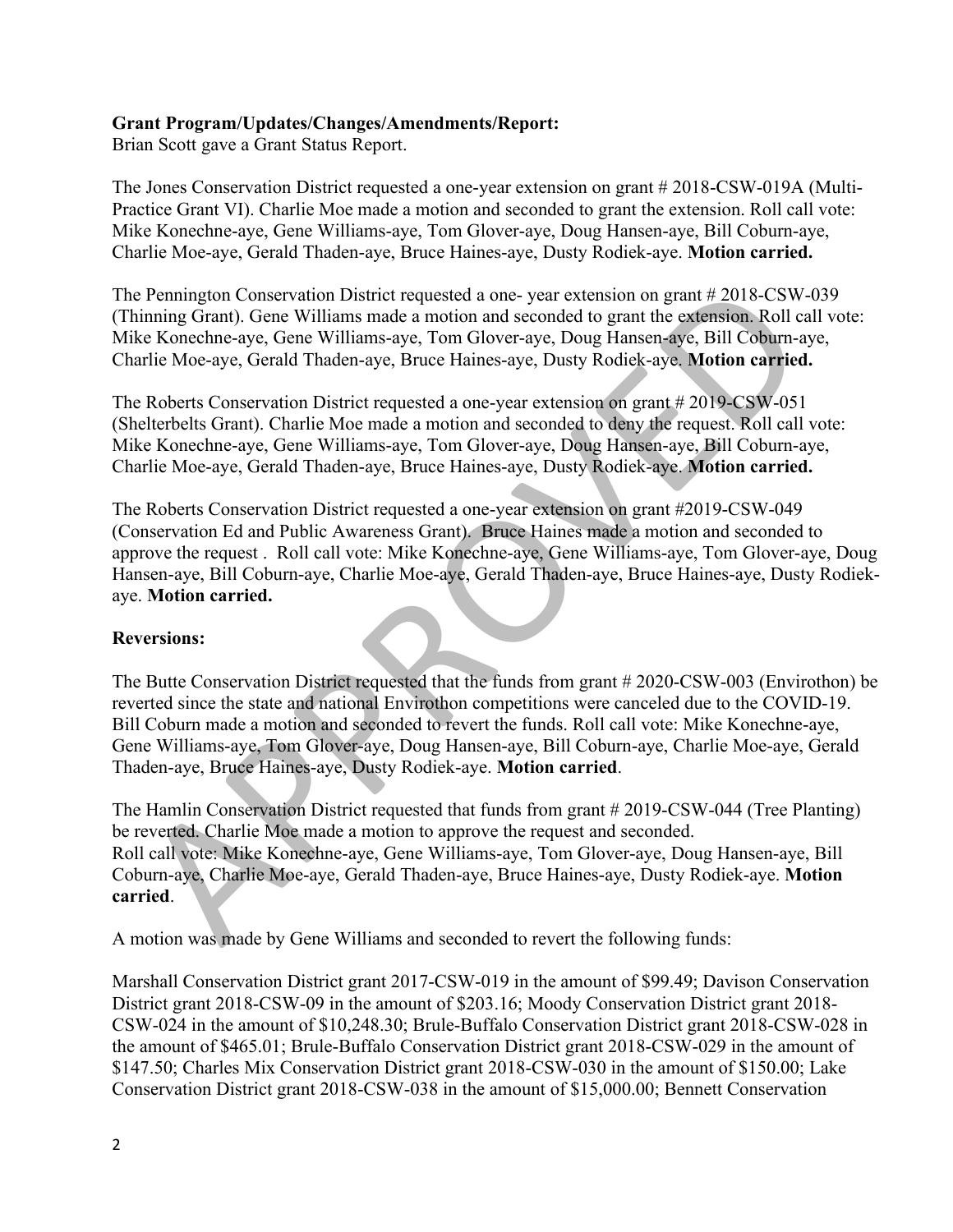District grant 2019-CSW-03 in the amount of \$5,122.47; Butte Conservation District grant 2019- CSW-06 in the amount of \$730.67; Hamlin Conservation District grant 2019-CSW-016 in the amount of \$56.99; McCook Conservation District grant 2019-CSW-025 in the amount of \$1,125.67; Sanborn Conservation District 2019-CSW-032 in the amount of \$3,881.43; Hamlin Conservation District 2019- CSW-044 in the amount of \$10,800.00; and Butte Conservation District 2020-CSW-03 in the amount of \$20,000.00 for a total amount of \$68,030.69. Roll call vote: Mike Konechne-aye, Gene Williamsaye, Tom Glover-aye, Doug Hansen-aye, Bill Coburn-aye, Charlie Moe-aye, Gerald Thaden-aye, Bruce Haines-aye, Dusty Rodiek-aye. **Motion carried**.

# **2020 Spring Grant Round Review and Funding**

A motion was made by Bruce Haines and seconded to deny Beadle Conservation District's Lake Osceola Improvement Project grant application in the amount of \$79,225.00. Roll call vote: Mike Konechne-aye, Gene Williams-aye, Tom Glover-aye, Doug Hansen-aye, Bill Coburn-aye, Charlie Moe-aye, Gerald Thaden-aye, Bruce Haines-aye, Dusty Rodiek-aye. **Motion carried**. **The reason for denying funding is lack of information and they should stay focused on conservation grant initiatives.** 

A motion was made by Tom Glover and seconded to deny Kingsbury Conservation District's Urban Forestry grant application in the amount of \$27,000.00. Roll call vote: Mike Konechne-aye, Gene Williams-nay, Tom Glover-aye, Doug Hansen-aye, Bill Coburn-nay, Charlie Moe-aye, Gerald Thaden-aye, Bruce Haines-aye, Dusty Rodiek-nay. **Motion carried. The reason for the denying funding is the concern regarding the amount of funding for tree removals and concerns regarding the commission's jurisdiction.** 

0 Spring Grant Round Review and Funding<br>notion was made by Bruce Haines and seconded to deny Beadle Conservation District's Lake<br>cocla Improvement Project grant application in the amount of \$79.225.00. Roll call vote: Mik A motion was made by Bruce Haines and seconded to approve the remaining grant applications as requested (Brule-Buffalo Conservation District-Renovation & Tree Planting in the amount of \$36,000; Custer Conservation District-Thinning for a Healthier Forest in the amount of \$21,300; Davison Conservation District-Brush Management in the amount of \$10,000; Fall River Conservation District-Keeping it Covered in the amount of \$4,478; Gregory Conservation District-County Projects 6 in the amount of \$27,500; Hanson Conservation District-Brush Management in the amount of \$7,500; Hanson Conservation District-Cover Crops in the amount of \$18,500; Hughes Conservation-Tree Initiative in the amount of \$35,000; Minnehaha Conservation District-Wildlife Habitat Projects in the amount of \$9,868; and Stanley Conservation District-Tree Planting in the amount of \$9,314). Roll call vote: Mike Konechne-aye, Gene Williams-aye, Tom Glover-abstained, Doug Hansen-aye, Bill Coburn-aye, Charlie Moe-nay, Gerald Thaden-aye, Bruce Haines-abstained, Dusty Rodiek-aye. **Motion carried**.

A motion was made by Gene Williams and seconded to approve the Kingsbury Conservation District's Urban Forestry grant application in the amount of \$26,757.94 with the added condition that the trees must be inspected to ensure that they are not a hazard before they are removed. Roll call vote: Mike Konechne-nay, Gene Williams-aye, Tom Glover-nay, Doug Hansen-nay, Bill Coburn-nay, Charlie Moe-nay, Gerald Thaden-nay, Bruce Haines-nay, Dusty Rodiek-nay. **Motion failed.**

A motion was made by Dusty Rodiek and seconded to approve the Kingsburg Conservation District's Urban Forestry grant application in the amount of \$9,000.00 with the condition that funds will be used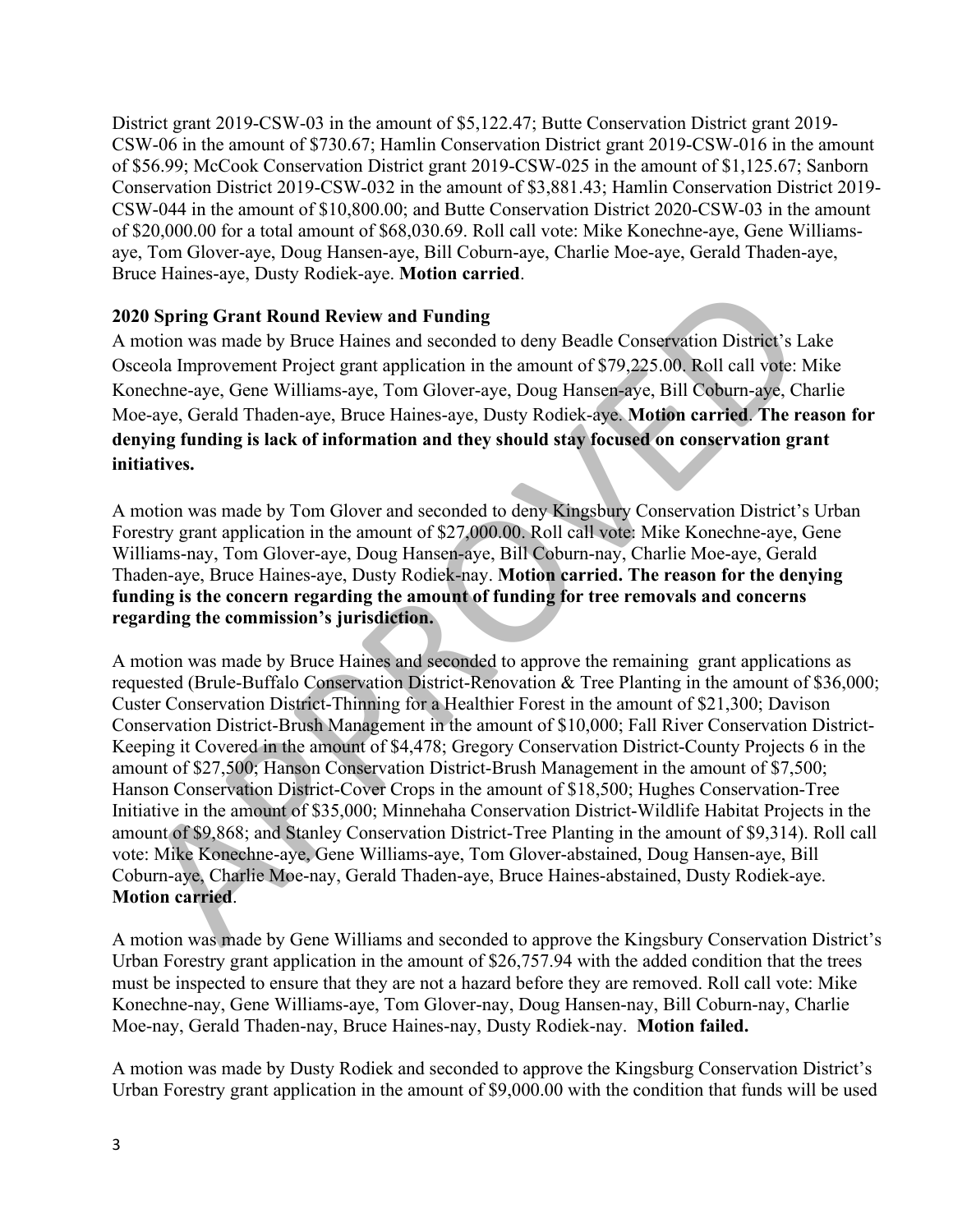for new tree planting, education, and salaries and benefits and funds may not be used for tree removals or to pay city employee salaries. Roll call vote: Mike Konechne-aye, Gene Williams-aye, Tom Glover-nay, Doug Hansen-aye, Bill Coburn-nay, Charlie Moe-nay, Gerald Thaden-aye, Bruce Hainesaye, Dusty Rodiek-aye. **Motion Carried.**

#### **Soil Awards:**

triet-Frank [P](https://www.sdconservation.org/)raveclet; the Hughes Conservation District-Jim Finley, Jerry Webb, Jim Feller, Dr. Wow, and Jerry Webb, 2020; Associated District-Andy Lacey: and the Robarts. Conservation Conservation District-Andy Lacey: and A motion was made by Charlie Moe made and seconded to approve the Soil Award nominations received from the Beadle Conservation District-Baruth and Sons; the Bon Homme Conservation District-Frank Pravecek; the Hughes Conservation District-Jim Finley, Jerry Webb, Jim Feller, Don Korkow, and Jerry Pier; the Moody Conservation District-Andy Lacey; and the Roberts Conservation District-Dewain Waletich. Roll call vote: Mike Konechne-aye, Gene Williams-aye, Tom Glover-aye, Doug Hansen-aye, Bill Coburn-aye, Charlie Moe-aye, Gerald Thaden-aye, Bruce Haines-aye, Dusty Rodiek-aye. **Motion carried**.

**Coordinated Plan for Natural Resources Update:** Bill Smith gave the Coordinated Plan for Natural Resources update. Additional workgroup meetings will be held virtually this summer and the plan will be completed prior to December 2020.

**COVID-19:** Bill Smith informed the Commissioners that state employees are working remotely. At this time, it is not confirmed when the staff will be back in the office. The estimated date return date to the office will be after June 1, 2020.

Angela Ehlers informed the Commission that districts are in the fields implementing practices this spring. They are using practices to help reduce their risk of exposure to COVID-19. Angela demonstrated the COVID-10 resources posted to the SDACD website at: https://www.sdconservation.org/ then click on the "Information About COVID-19 and SDACD Actions" the upper right hand part of the screen.

# **Division Report:** Bill Smith gave the report.

Bailey Gullikson provided an update on the Speech Contest. The date has been changed from April 25 to May 23 and will be done virtually via Zoom. Charlie Moe will be one of the judges.

#### **Advisory Board Member Reports:**

Kris Dozark gave a report for DENR.

Jeff Zimprich with NRCS gave a report.

#### **Open Forum and Public Comment:** None

#### **New Business:** None

**Next Meeting Location and Place:** None set at this time. The Commission will meet at the SDACD Convention in September 20-22, 2020 in Watertown.